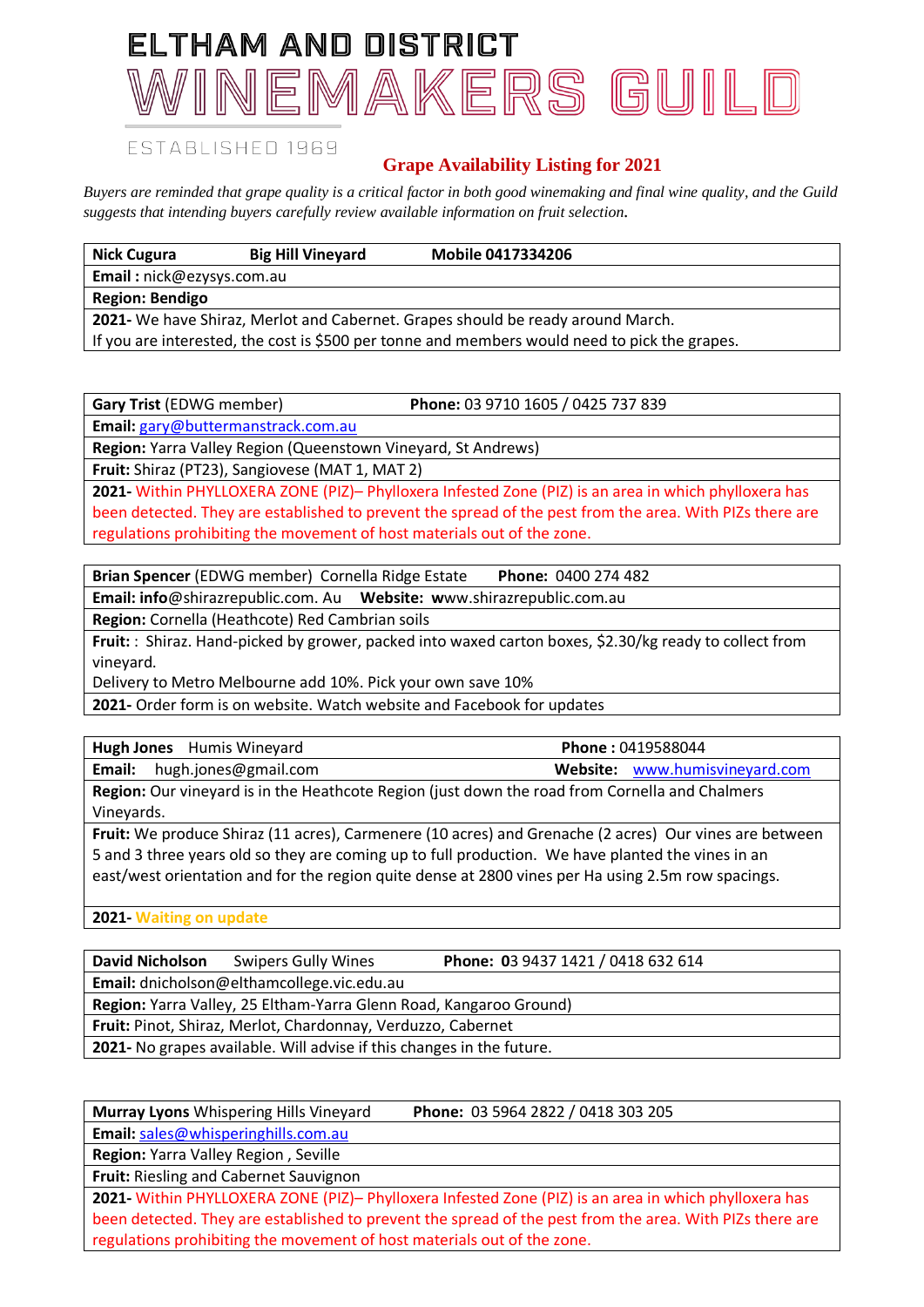# ELTHAM AND DISTRICT INEMAKERS GUILE

#### ESTABLISHED 1969

#### **Peter Raeburn** Coliban Glen Vineyard **Phone:** 03 5439 3208 / 0409 204 277

**Email:** [praeburn@aanet.com.au](mailto:praeburn@aanet.com.au)

**Region:** Heathcote

**Fruit:** Cabernet Sauvignon and Shiraz

**2021- Waiting on update**

### **Kim Chalmers Chalmers Wines Phone:** 0400 261 932

**Email:** kim@chalmerswine.com.au **Website:** [www.chalmerswine.com.au](http://www.chalmerswine.com.au/)

**Region:** Merbein and Heathcote

**Fruit:** From the *Heathcote* vineyard – no fruit available, From Merbein – requested quantities have been allocated within the EDWG grape purchase group

**2021-** No grapes available, Talk to Glen van Neuren or Danny Capellini to be included in the grape purchase group for 2022

### **Con Kyriazis Phone:**

**Email:** conkyriazis@internode.on.net

**Region:** Melba Hwy opposite Balgownie just north of Yarra Glen

**Fruit:** CHA GRI PIN CAB SHZ.

**2021-** Within PHYLLOXERA ZONE (PIZ)– Phylloxera Infested Zone (PIZ) is an area in which phylloxera has been detected. They are established to prevent the spread of the pest from the area. With PIZs there are regulations prohibiting the movement of host materials out of the zone.

| <b>Phone: 0412 546 314</b> |
|----------------------------|
|                            |
|                            |
|                            |
|                            |
|                            |

**Morgan Vineyards Phone:** 0422 396 356 (Simon) **Email:** morganvineyards@gmail.com

**Region: Yarra Valley**

### **Fruit: Merlot & Cabernet and maybe Pinot Noir**

**2021-** Within PHYLLOXERA ZONE (PIZ)– Phylloxera Infested Zone (PIZ) is an area in which phylloxera has been detected. They are established to prevent the spread of the pest from the area. With PIZs there are regulations prohibiting the movement of host materials out of the zone.

## **Helmut Doener Mt Slide Vineyard Phone:** 0409 933 786

Email: [hdoerner@bigpond.net.au](mailto:hdoerner@bigpond.net.au) Address: 2918 Healesville-Kinglake Rd. Kinglake 3763

Region: Kinglake Ranges

**Fruit: Cool climate Pinot Noir**

**2021-** Grapes are no longer available and are sold to a commercial buyer only